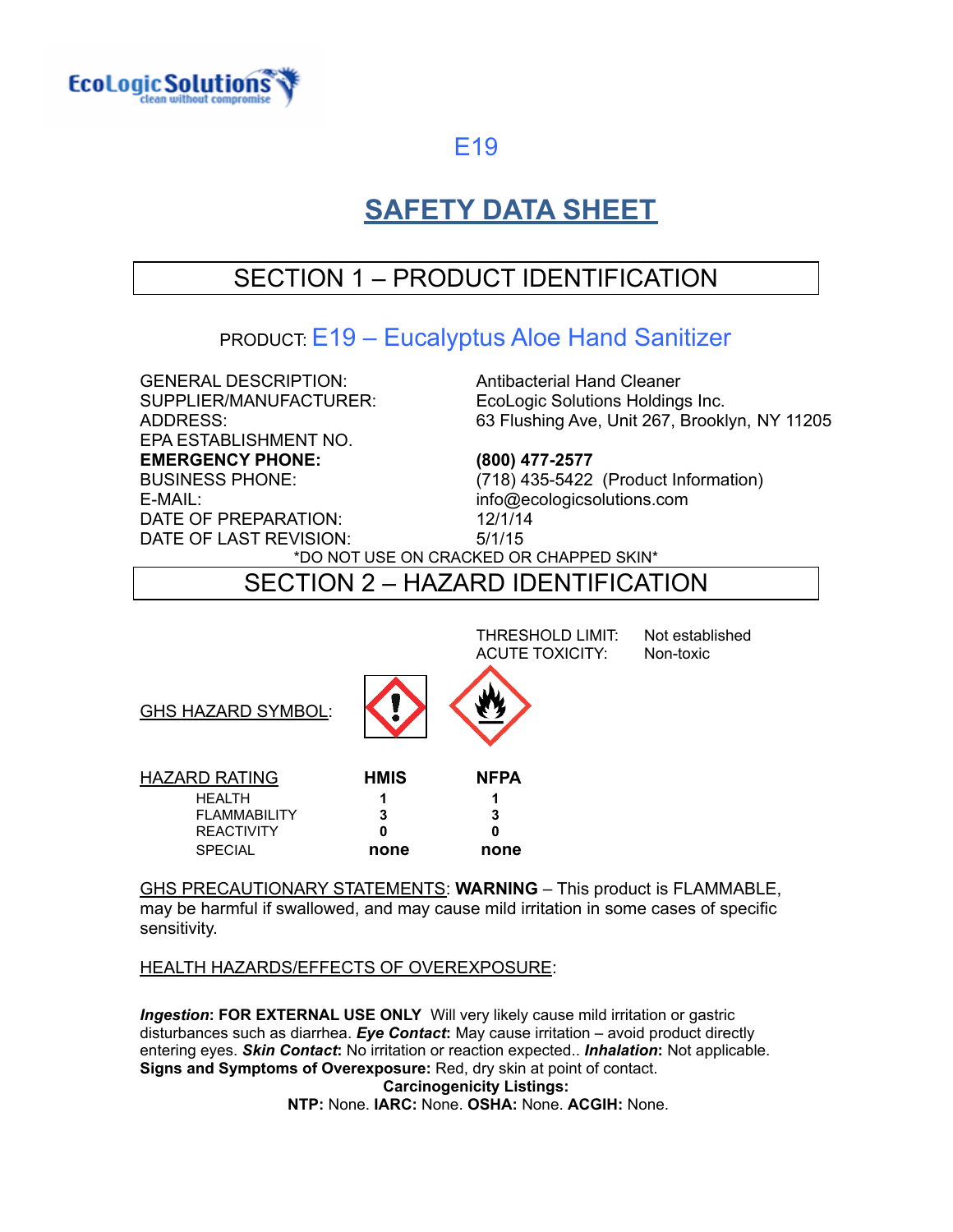

### SECTION 3 – COMPOSITION AND INFORMATION ON INGREDIENTS

| Components                  | CAS#      | % by Weight |
|-----------------------------|-----------|-------------|
| <b>Ethyl Alcohol</b>        | 64-17-5   | $60 - 65$   |
| Aloe Vera                   | 8001-97-6 | $5 - 10$    |
| Eucalyptus Aromatic Extract | 8000-48-4 | $1 - 2$     |
| Carbomer                    | 600-07-7  | $1 - 2$     |
| Water                       |           | $20 - 25$   |

## SECTION 4 - FIRST AID MEASURES

#### **EMERGENCY FIRST AID PROCEDURES:**

**INGESTION:** If swallowed, **do not induce vomiting**; Contact a physician or poison control center.

**INHALATION:** Not applicable.

**EYE CONTACT:** Remove contact lenses, flush with water for at least 15 minutes while lifting eyelids. If irritation develops and persists, contact a physician. **SKIN CONTACT:** Not applicable.

#### **ALWAYS SEEK MEDICAL ATTENTION IF NECESSARY IN AN EMERGENCY 24-HR MEDICAL EMERGENCY PHONE: 1.800.477.2577**

## SECTION 5 – FIRE FIGHTING MEASURES

**\* Special Firefighting Precautions:** Do not use streams of water; may spread burning liquid.

**\* Extinguishing Media:** Water fog, carbon dioxide, dry chemical, alcohol foam.

**\* Firefighting Equipment:** Use self-contained breathing apparatus in any enclosed area

**Combustion Products:** As with any organic material, combustion will produce carbon dioxide and/or carbon monoxide.

**Unusual Fire and Explosion Hazard:** Product is flammable due to alcohol content. **Flash Point and Method:** <100F, PMCC. ASTM D-93.

**Sensitivity to impact:** None.

**Sensitivity to static charge:** None.

# SECTION 6 – ACCIDENTAL RELEASE MEASURES

Avoid contact with ignition sources since product is flammable. Absorb onto inert material and dispose in appropriate manner. Water cleanup and rinse. **Caution**: Will cause slippery surface.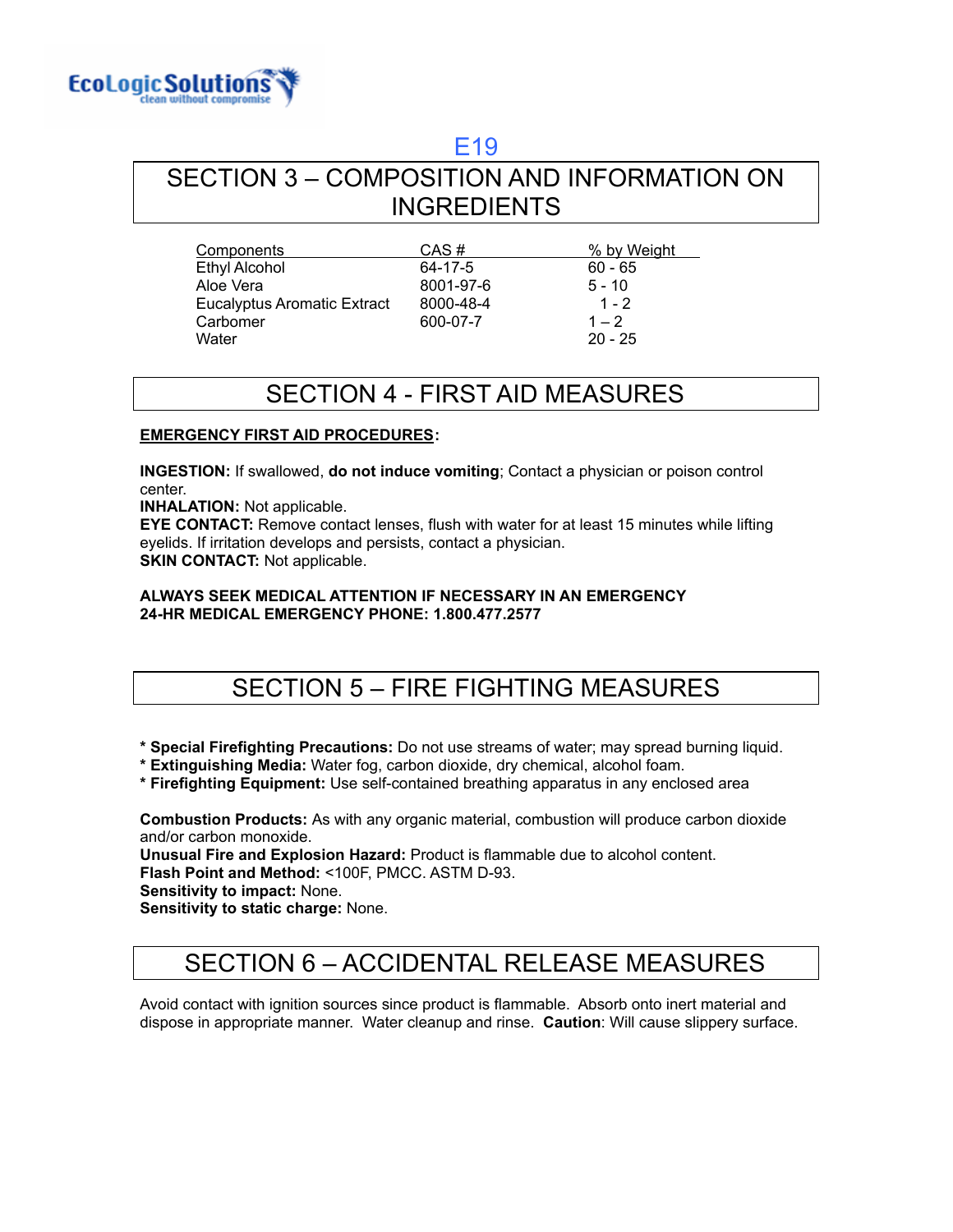

# SECTION 7 – HANDLING AND STORAGE

**Keep away from fire or flame. Store at normal room temperature away from reach of small children. Keep containers sealed. Use older containers first. Avoid freezing conditions.**

### SECTION 8 – EXPOSURE CONTROLS AND PERSONAL PROTECTION

**EXPOSURE LIMIT GUIDELINES:** None Established

#### **VENTILATION AND ENGINEERING CONTROLS:**

None required under normal conditions. **RESPIRATORY PROTECTION:**

None required under normal conditions.

### **EYE PROTECTION:**

None required under normal conditions.

#### **HAND PROTECTION:**

None required under normal conditions.

#### **BODY PROTECTION:**

None required under normal conditions.

### SECTION 9- PHYSICAL AND CHEMICAL PROPERTIES

BOILING RANGE: SPECIFIC GRAVITY: (Water = 1) VAPOR PRESSURE AT 20C: (MM of HG) Approx 10 mmHg VAPOR DENSITY: (Air = 1) Approx 1.5 SOLUBILITY IN WATER: Not Soluble 1.1 And The Soluble 1.1 And The Soluble 1.1 And The Soluble 1.1 And The Soluble SOLUBILITY IN SOLVENT: And the solution of the solution of the Miscible APPEARANCE: Clear viscous liquid ODOR: Alcohol with Eucalyptus note pH RANGE: 6.5-7.5 VOC: 65% VISCOSITY: 500-750 cPs @25 C

170-180 F Approx 0.9 g/mL

### SECTION 10- STABILITY AND REACTIVITY

**INCOMPATIBILITY WITH OTHER MATERIALS**: None known **HAZARDOUS DECOMPOSITION MATERIALS**: None expected **HAZARDOUS POLYMERIZATION**: Will not occur **STABILITY**: Stable under normal conditions **\* CONDITIONS TO AVOID**: Avoid ignition sources of any kind.\*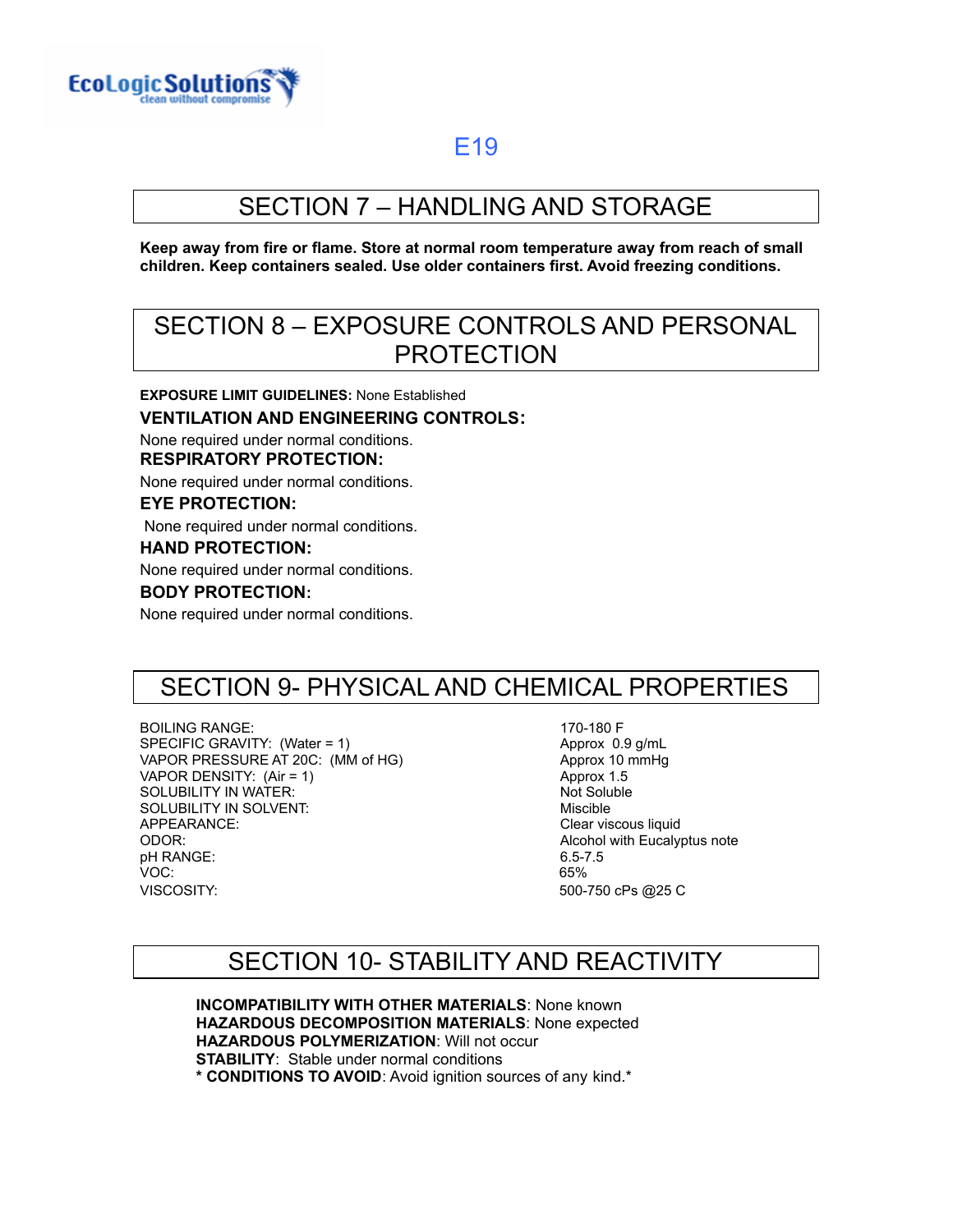

# SECTION 11- TOXICOLOGICAL INFORMATION

**Toxicity:** None known. Contains no mineral spirits. **Oral Toxicity:** This product is non-toxic based upon current information available to EcoLogic Solutions and provided by all ingredient manufacturers. This product contains no hazardous ingredients per OSHA **No PBTs:** This product contains none of the persistent, bioaccumulative and toxic chemicals **(PBT)**as listed by EPA: dioxins & furans, toxaphene, PCBs, Mirex, Mercury & compounds, Octachlorostyrene, alkyl-lead, DDT, Hexachlorobenzene, aldrin/dieldrin, benzo(a)pyrene and chlordane. **No Butyl:** Contains no 2 butoxyethanol (butyl). **No Endocrine Modifiers:** Based upon information provided by manufacturers of all ingredients used to manufacture this product, none of the ingredients used in this product contain APE, OPE, NPE or dibutyl phthalate. **No Petroleum Distillates. No Perchloroethylene. This product is a non aerosol.**

### SECTION 12 – ECOLOGICAL INFORMATION

The ingredients are readily biodegradable. After this product's use, it will biodegrade in sewage systems and/or the environment. Contains no nonyl phenol ethoxylates or alkyphenol ethoxylates **(APE)**. This product contains no ozone-depleting chlorinated compounds as specified by the Montreal Protocol. This product contains no paradichlorobenzene 1,4-dioxane, sodium hypochlorite, NTA or sodium EDTA.

## SECTION 13- DISPOSAL CONSIDERATIONS

**Waste Disposal Information:** Characteristic waste-flammable liquid. Dispose according to local, state, and federal regulations.

# SECTION 14 – TRANSPORT INFORMATION

**DOT EMERGENCY 24-HR: 1.800.477.2577 U.S. DOT Class:** ORM-D

**DOT Shipping Name:** Compound, Cleaning Liquid Hazardous by transport regulations. When transported by ground modes in the US, this product is typically shipped as Consumer Commodity ORM-D. When transported by air, this product, depending on the inner container size, is shipped as ID8000 or UN1170. Consult ICAO/IATA regulations. When transported by water, this product is typically shipped as a UN1170 in Limited Quantities. Refer to all current transport regulations for exact requirements. PACKING GROUP PGIII

# SECTION 15- REGULATORY INFORMATION

**TSCA:** All ingredients are listed or exempt per reference 15 USC 2602 (2)(B)(iv). Complies with current FDA regulations for cosmetic and/or over-the-counter drug products.